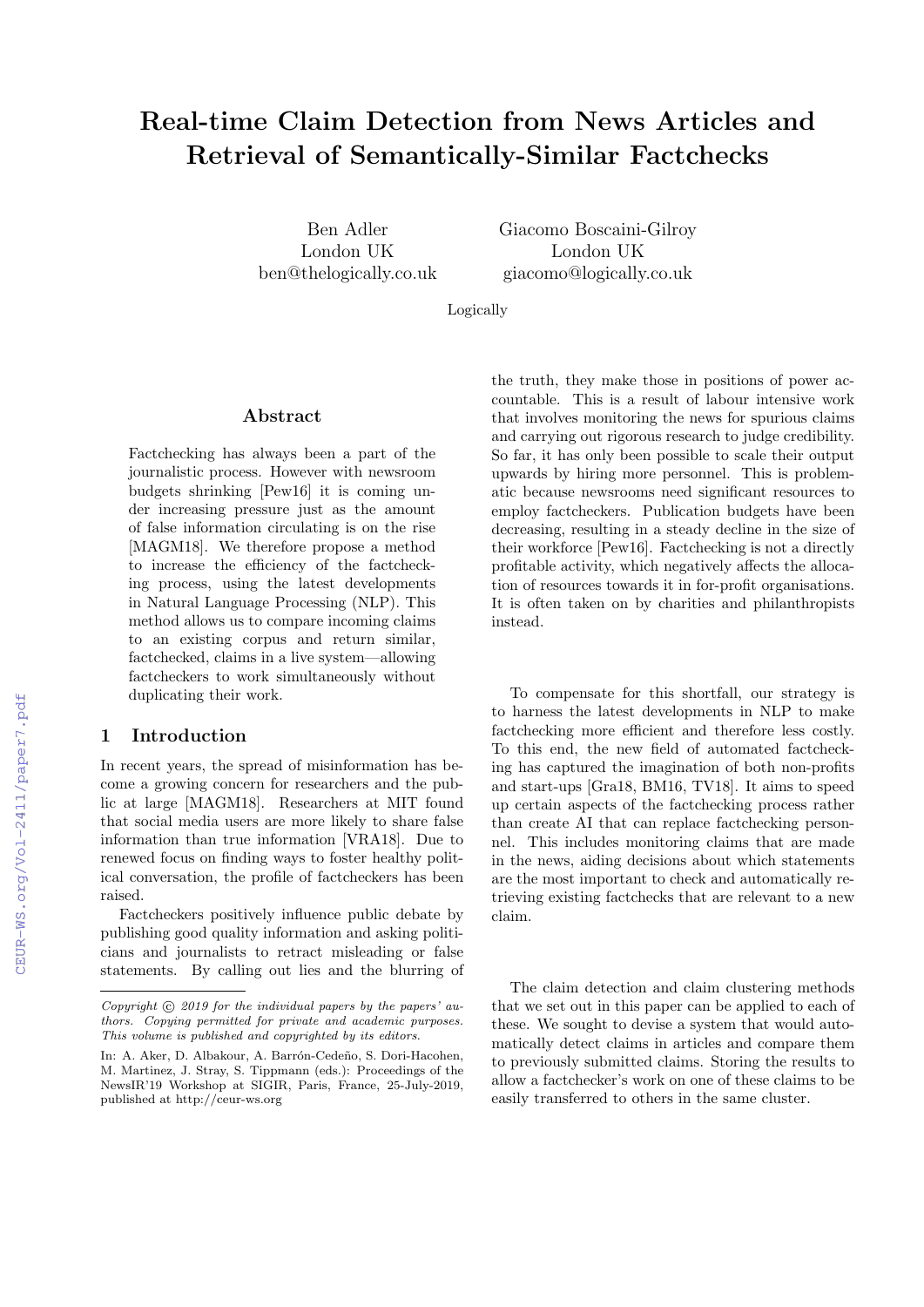#### 2 Claim Detection

#### 2.1 Related Work

It is important to decide what sentences are claims before attempting to cluster them. The first such claim detection system to have been created is ClaimBuster [HNS+17], which scores sentences with an SVM to determine how likely they are to be politically pertinent statements. Similarly, ClaimRank [JGBC+18] uses real claims checked by factchecking institutions as training data in order to surface sentences that are worthy of factchecking.

These methods deal with the question of what is a politically interesting claim. In order to classify the objective qualities of what set apart different types of claims, the ClaimBuster team created PolitiTax [Car18], a taxonomy of claims, and factchecking organisation Full Fact [KPBZ18] developed their preferred annotation schema for statements in consultation with their own factcheckers. This research provides a more solid framework within which to construct claim detection classifiers.

The above considers whether or not a sentence is a claim, but often claims are subsections of sentences and multiple claims might be found in one sentence. In order to accommodate this,  $[LGS^+17]$ proposes extracting phrases called Context Dependent Claims (CDC) that are relevant to a certain 'Topic'. Along these lines,  $[AJC+19]$  proposes new definitions for frames to be incorporated into FrameNet [BFL98] that are specific to facts, in particular those found in a political context.

#### 2.2 Method

It is much easier to build a dataset and reliably evaluate a model if the starting definitions are clear and objective. Questions around what is an interesting or pertinent claim are inherently subjective. For example, it is obvious that a politician will judge their opponents' claims to be more important to factcheck than their own.

Therefore, we built on the methodologies that dealt with the objective qualities of claims, which were the PolitiTax and Full Fact taxonomies. We annotated sentences from our own database of news articles based on a combination of these. We also used the Full Fact definition of a claim as a statement about the world that can be checked. Some examples of claims according to this definition are shown in Table 1. We decided the first statement was a claim since it declares the occurrence of an event, while the second was considered not to be a claim as it is an expression of feeling.

Full Fact's approach centred around using sentence embeddings as a feature engineering step, followed by

Table 1: Examples of claims taken from real articles.

| Sentence                                 | Claim? |
|------------------------------------------|--------|
| In its 2015 order, the NGT had banned    | Yes    |
| the plying of petrol vehicles older than |        |
| 15 years and diesel vehicles older than  |        |
| 10 years in the National Capital Region  |        |
| $(NCR)$ .                                |        |
| In my view, farmers should not just      | No     |
| rely on agriculture but also adopt       |        |
| dairy farming.                           |        |

a simple classifier such as logistic regression, which is what we used. They used Facebook's sentence embeddings, InferSent [CKS+17], which was a recent breakthrough at the time. Such is the speed of new development in the field that since then, several papers describing textual embeddings have been published. Due to the fact that we had already evaluated embeddings for clustering, and therefore knew our system would rely on Google USE Large  $[CYK+18]$ , we decided to use this instead. We compared this to TFIDF and Full Fact's results as baselines. The results are displayed in Table 2.

However, ClaimBuster and Full Fact focused on live factchecking of TV debates. Logically is a news aggregator and we analyse the bodies of published news stories. We found that in our corpus, the majority of sentences are claims and therefore our model needed to be as selective as possible. In practice, we choose to filter out sentences that are predictions since generally the substance of the claim cannot be fully checked until after the event has occurred. Likewise, we try to remove claims based on personal experience or anecdotal evidence as they are difficult to verify.

Table 2: Claim Detection Results.

| Embedding Method                |      | R.   | F1   |
|---------------------------------|------|------|------|
| Google USE Large                | 0.90 | 0.89 | 0.89 |
| $[CYK+18]$                      |      |      |      |
| Full Fact (not on               | 0.88 | 0.80 | 0.83 |
| the same data) [KPBZ18]         |      |      |      |
| TFIDF (Baseline)                | 0.84 | 0.84 | 0.84 |
| $\lbrack \mathrm{Jon}72\rbrack$ |      |      |      |

## 3 Claim Clustering

#### 3.1 Related Work

Traditional text clustering methods, using TFIDF and some clustering algorithm, are poorly suited to the problem of clustering and comparing short texts, as they can be semantically very similar but use different words. This is a manifestation of the the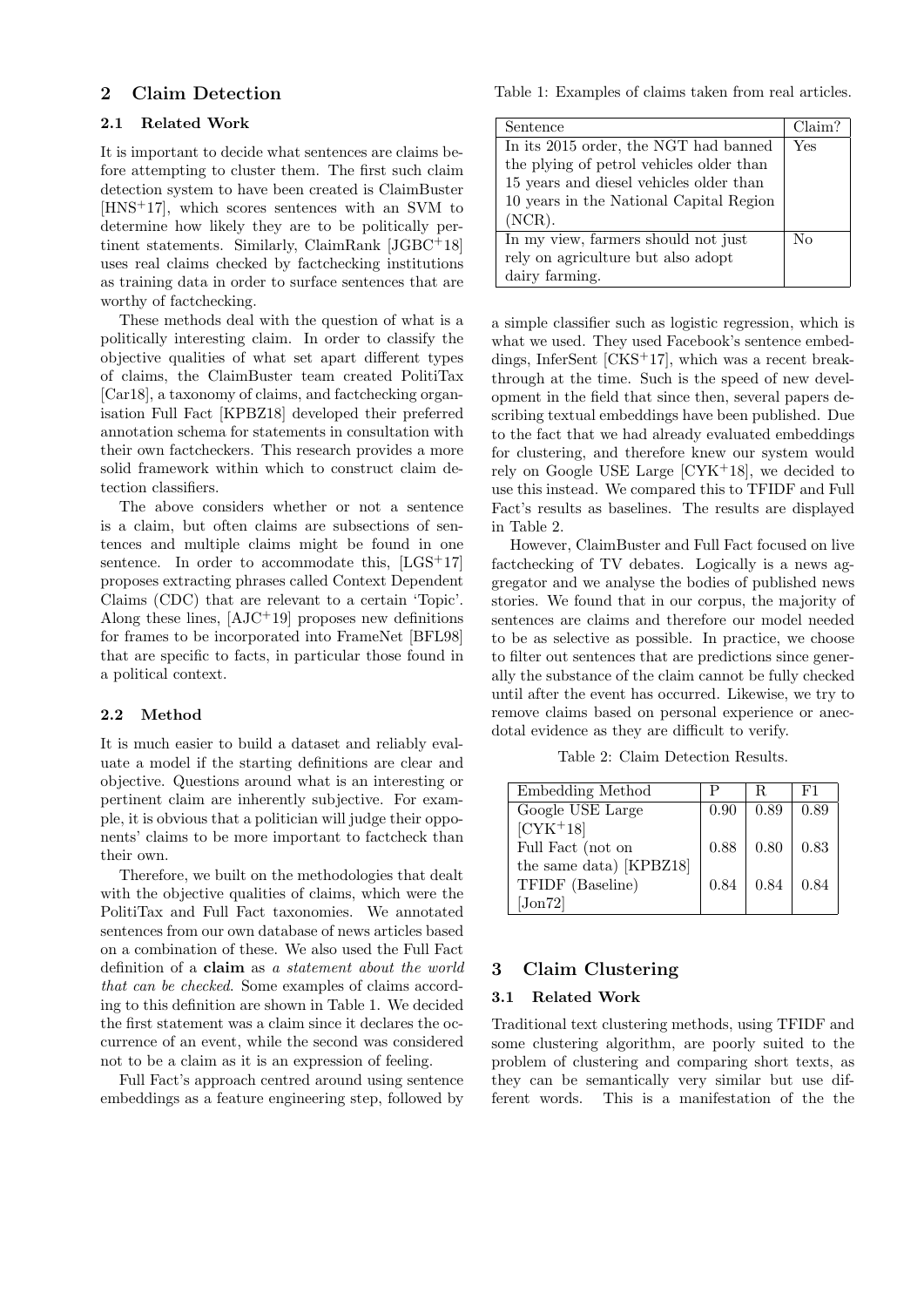data sparsity problem with Bag-of-Words (BoW) models. [SR15]. Dimensionality reduction methods such as Latent Dirichlet Allocation (LDA) can help solve this problem by giving a dense approximation of this sparse representation [BNJ03]. More recently, efforts in this area have used text embedding-based systems in order to capture dense representation of the texts  $[WXX<sup>+</sup>15]$ . Much of this recent work has relied on the increase of focus in word and text embeddings. Text embeddings have been an increasingly popular tool in NLP since the introduction of Word2Vec [MCCD13], and since then the number of different embeddings has exploded. While many focus on giving a vector representation of a word, an increasing number now exist that will give a vector representation of a entire sentence or text. Following on from this work, we seek to devise a system that can run online, performing text clustering on the embeddings of texts one at a time

#### 3.1.1 Text Embeddings

Some considerations to bear in mind when deciding on an embedding scheme to use are: the size of the final vector, the complexity of the model itself and, if using a pretrained implementation, the data the model has been trained on and whether it is trained in a supervised or unsupervised manner.

The size of the embedding can have numerous results downstream. In our example we will be doing distance calculations on the resultant vectors and therefore any increase in length will increase the complexity of those distance calculations. We would therefore like as short a vector as possible, but we still wish to capture all salient information about the claim; longer vectors have more capacity to store information, both salient and non-salient.

A similar effect is seen for the complexity of the model. A more complicated model, with more trainable parameters, may be able to capture finer details about the text, but it will require a larger corpus to achieve this, and will require more computational time to calculate the embeddings. We should therefore attempt to find the simplest embedding system that can accurately solve our problem.

When attempting to use pretrained models to help in other areas, it is always important to ensure that the models you are using are trained on similar material, to increase the chance that their findings will generalise to the new problem. Many unsupervised text embeddings are trained on the CommonCrawl <sup>1</sup> dataset of approx. 840 billion tokens. This gives a huge amount of data across many domains, but requires a similarly huge amount of computing power to train on the entire dataset. Supervised datasets are

unlikely ever to approach such scale as they require human annotations which can be expensive to assemble. The SNLI entailment dataset is an example of a large open source dataset [BAPM15]. It features pairs of sentences along with labels specifying whether or not one entails the other. Google's Universal Sentence Encoder (USE)  $[CYK+18]$  is a sentence embedding created with a hybrid supervised/unsupervised method, leveraging both the vast amounts of unsupervised training data and the extra detail that can be derived from a supervised method. The SNLI dataset and the related MultiNLI dataset are often used for this because textual entailment is seen as a good basis for general Natural Language Understanding (NLU) [WNB18].

#### 3.2 Choosing an embedding

In order to choose an embedding, we sought a dataset to represent our problem. Although no perfect matches exist, we decided upon the Quora duplicate question dataset [SIC17] as the best match. To study the embeddings, we computed the euclidean distance between the two questions using various embeddings, to study the distance between semantically similar and dissimilar questions.



Figure 1: Analysis of Different Embeddings on the Quora Question Answering Dataset

<sup>1</sup>CommonCrawl found at http://commoncrawl.org/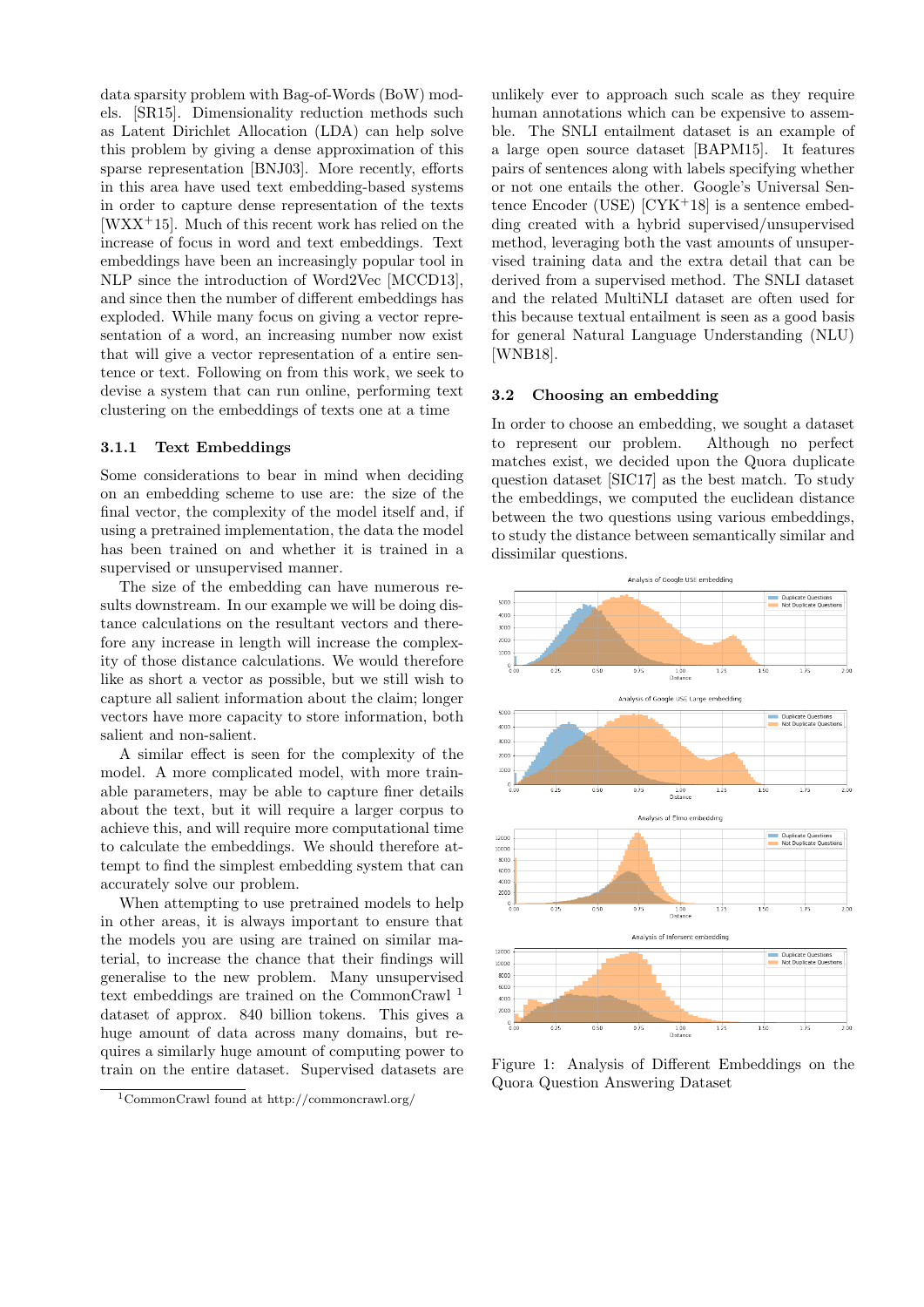| Embedding                   | Time               | Number    | Number      | Percentage of     | Percentage of      |
|-----------------------------|--------------------|-----------|-------------|-------------------|--------------------|
| method                      | $\text{taken (s)}$ | of claims | of clusters | claims in         | claims in clusters |
|                             |                    | clustered |             | majority clusters | of one story       |
| $Elmo [PNI+18]$             | 122.87             | 156       | 21          | 57.05%            | 3.84\%             |
| Googe USE $[CYK+18]$        | 117.16             | 926       | 46          | 57.95%            | $4.21\%$           |
| Google USE Large $[CYK+18]$ | 95.06              | 726       | 63          | 60.74\%           | 7.02%              |
| Infersent $[CKS+17]$        | 623.00             | 260       | 34          | 63.08%            | 10.0%              |
| TFIDF (Baseline) [Jon72]    | 25.97              | 533       | 58          | 62.85%            | 7.12%              |

The graphs in figure 1 show the distances between duplicate and non-duplicate questions using different embedding systems. The X axis shows the euclidean distance between vectors and the Y axis frequency. A perfect result would be a blue peak to the left and an entirely disconnected orange spike to the right, showing that all non-duplicate questions have a greater euclidean distance than the least similar duplicate pair of questions. As can be clearly seen in the figure above, Elmo  $[PNI+18]$  and Infersent  $[CKS+17]$  show almost no separation and therefore cannot be considered good models for this problem. A much greater disparity is shown by the Google USE models  $[CYK+18]$ , and even more for the Google USE Large model. In fact the Google USE Large achieved a F1 score of 0.71 for this task without any specific training, simply by choosing a threshold below which all sentence pairs are considered duplicates.

In order to test whether these results generalised to our domain, we devised a test that would make use of what little data we had to evaluate. We had no original data on whether sentences were semantically similar, but we did have a corpus of articles clustered into stories. Working on the assumption that similar claims would be more likely to be in the same story, we developed an equation to judge how well our corpus of sentences was clustered, rewarding clustering which matches the article clustering and the total number of claims clustered. The precise formula is given below, where  $P_{os}$  is the proportion of claims in clusters from one story cluster,  $P_{cc}$  is the proportion of claims in the correct claim cluster, where they are from the most common story cluster, and  $N_c$  is the number of claims placed in clusters. A,B and C are parameters to tune.

$$
(A \times P_{os} + B \times P_{cc}) \times (C \times N_c)
$$

Figure 2: Formula to assess the correctness of claim clusters based on article clusters

This method is limited in how well it can represent the problem, but it can give indications as to a good or bad clustering method or embedding, and can act as

a check that the findings we obtained from the Quora dataset will generalise to our domain. We ran code which vectorized 2,000 sentences and then used the DBScan clustering method [EKSX96] to cluster using a grid search to find the best  $\epsilon$  value, maximizing this formula. We used DBScan as it mirrored the clustering method used to derive the original article clusters. The results for this experiment can be found in Table 3. We included TFIDF in the experiment as a baseline to judge other results. It is not suitable for our eventual purposes, but it the basis of the original keyword-based model used to build the clusters <sup>2</sup>. That being said, TFIDF performs very well, with only Google USE Large and Infersent coming close in terms of 'accuracy'. In the case of Infersent, this comes with the penalty of a much smaller number of claims included in the clusters. Google USE Large, however, clusters a greater number and for this reason we chose to use Google's USE Large. <sup>3</sup>

Since Google USE Large was the best-performing embedding in both the tests we devised, this was our chosen embedding to use for clustering. However as can be seen from the results shown above, this is not a perfect solution and the inaccuracy here will introduce inaccuracy further down the clustering pipeline.

#### 3.3 Clustering Method

We decided to follow a methodology upon the DBScan method of clustering [EKSX96]. DBScan considers all distances between pairs of points. If they are under  $\epsilon$ then those two are linked. Once the number of connected points exceeds a minimum size threshold, they are considered a cluster and all other points are considered to be unclustered. This method is advantageous for our purposes because unlike other methods, such as K-Means, it does not require the number of clusters to be specified. To create a system that can build clusters dynamically, adding one point at a time, we set

<sup>2</sup>Described in the newslens paper [LH17]

<sup>3</sup>Google USE Large is the Transformer based model, found at https://tfhub.dev/google/universal-sentence-encoderlarge/3, whereas Google USE uses a DAN architecture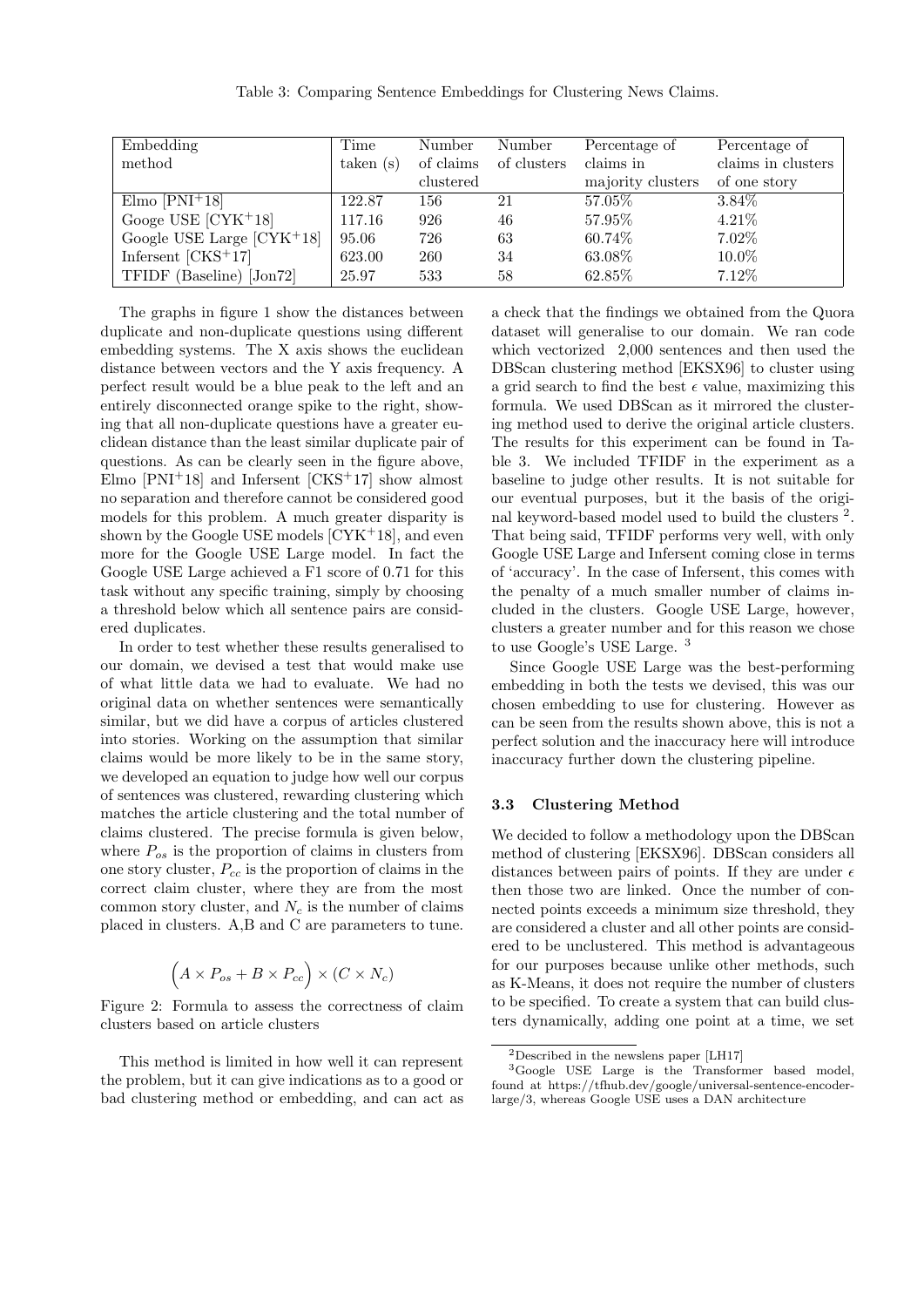the minimum cluster size to one, meaning that every point is a member of a cluster.

A potential disadvantage of this method is that because points require only one connection to a cluster to join it, they may only be related to one point in the cluster, but be considered in the same cluster as all of them. In small examples this is not a problem as all points in the cluster should be very similar. However as the number of points being considered grows, this behaviour raises the prospect of one or several borderline clustering decisions leading to massive clusters made from tenuous connections between genuine clusters. To mitigate this problem we used a method described in the Newslens paper [LH17] to solve a similar problem when clustering entire articles. We stored all of our claims in a graph with the connections between them added when the distance between them was determined to be less than  $\epsilon$ . To determine the final clusters we run a Louvain Community Detection [BGLL08] over this graph to split it into defined communities. This improved the compactness of a cluster. When clustering claims one by one, this algorithm can be performed on the connected subgraph featuring the new claim, to reduce the computation required.

As this method involves distance calculations between the claim being added and every existing claim, the time taken to add one claim will increase roughly linearly with respect to the number of previous claims. Through much optimization we have brought the computational time down to approximately 300ms per claim, which stays fairly static with respect to the number of previous claims.

### 4 Next Steps

The clustering described above is heavily dependent on the embedding used. The rate of advances in this field has been rapid in recent years, but an embedding will always be an imperfect representation of an claim and therefore always an area of improvement. A domain specific-embedding will likely offer a more accurate representation but creates problems with clustering claims from different domains. They also require a huge amount of data to give a good model and that is not possible in all domains.

#### Acknowledgements

Thanks to Anil Bandhakavi, Tom Dakin and Felicity Handley for their time, advice and proofreading.

# References

[AJC<sup>+</sup>19] Fatma Arslan, Damian Jimenez, Josue Caraballo, Gensheng Zhang, and Chengkai Li. Modeling factual claims by

frames. Computation  $+$  Journalism Symposium, 2019.

- [BAPM15] Samuel R. Bowman, Gabor Angeli, Christopher Potts, and Christopher D. Manning. A large annotated corpus for learning natural language inference. In Proceedings of the 2015 Conference on Empirical Methods in Natural Language Processing (EMNLP). Association for Computational Linguistics, 2015.
- [BFL98] Collin F. Baker, Charles J. Fillmore, and John B. Lower. The Berkeley FrameNet Project. 1998.
- [BGLL08] Vincent D. Blondel, Jean-Loup Guillaume, Renaud Lambiotte, and Etienne Lefebvre. Fast unfolding of communities in large networks. 2008.
- [BM16] Mevan Babakar and Will Moy. The state of automated factchecking, 2016.
- [BNJ03] David M. Blei, Andrew Y. Ng, and Michael I. Jordan. Latent dirichlet allocation. volume 3, pages 993–1022, 2003.
- [Car18] Josue Caraballo. A taxonomy of political claims. 2018.
- [CKS+17] Alexis Conneau, Douwe Kiela, Holger Schwenk, Loic Barrault, and Antoine Bordes. Supervised learning of universal sentence representations from natural language inference data, 2017.
- [CYK+18] Daniel Cer, Yinfei Yang, Sheng-yi Kong, Nan Hua, Nicole Limtiaco, Rhomni St. John, Noah Constant, Mario Guajardo-Cespedes, Steve Yuan, Chris Tar, Yun-Hsuan Sung, Brian Strope, and Ray Kurzweil. Universal sentence encoder. 2018.
- [EKSX96] Martin Ester, Hans-Peter Kriegel, Jrg Sander, and Xiaowei Xu. A density-based algorithm for discovering clusters in large spatial databases with noise. pages 226– 231. AAAI Press, 1996.
- [Gra18] Lucas Graves. Understanding the promise and limits of automated fact-checking, 2018.
- [HNS<sup>+</sup>17] Naeemul Hassan, Anil Kumar Nayak, Vikas Sable, Chengkai Li, Mark Tremayne, Gensheng Zhang, Fatma Arslan, Josue Caraballo, Damian Jimenez,